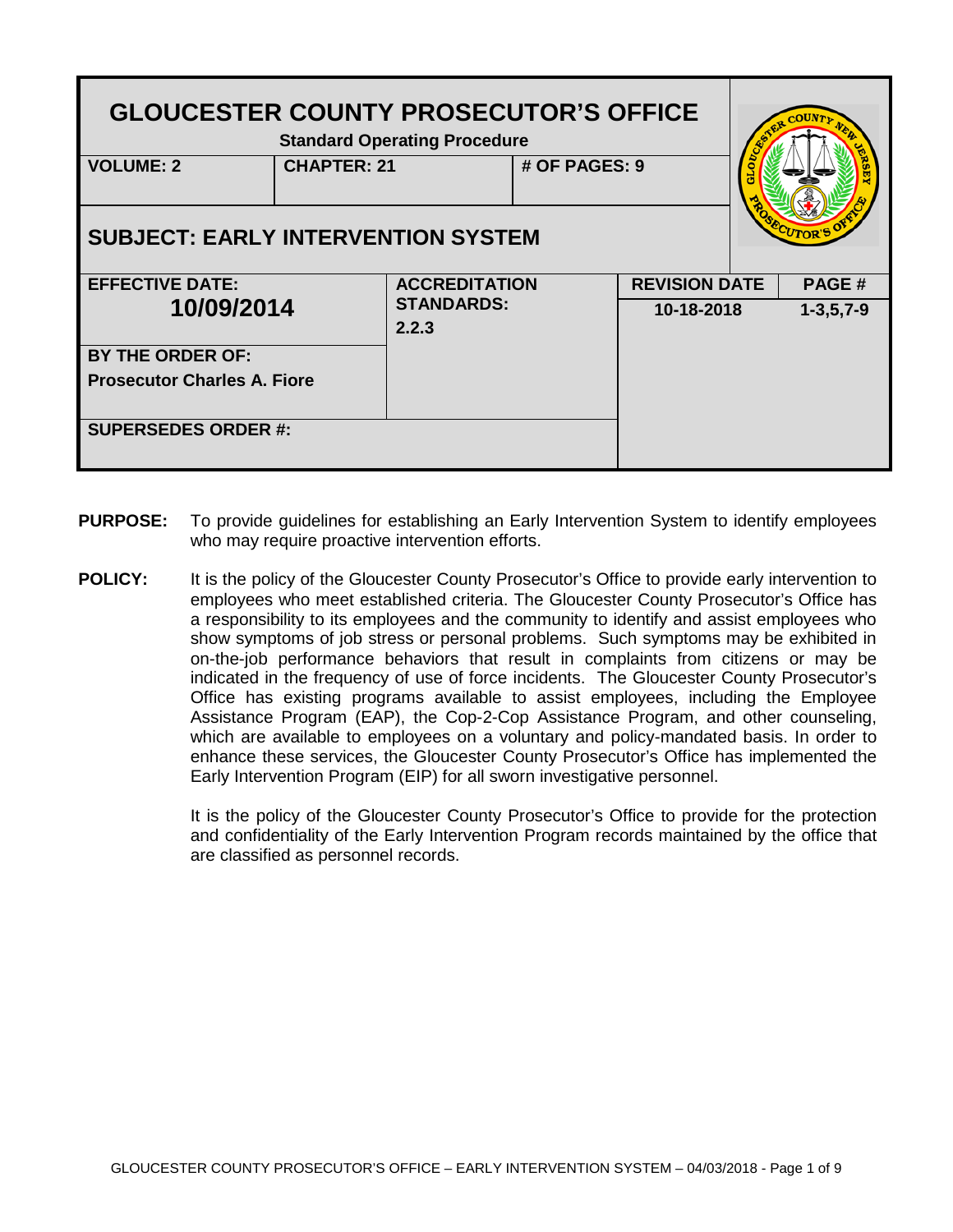#### **PROCEDURE:**

### **I. Early Intervention Program (EIP)**

- A. An Early Intervention Program is an essential component in a well-managed law enforcement agency. The early identification of potential problems and a menu of remedial actions can increase accountability and offer employees a better opportunity to meet the agency's values and mission statement. Whenever the Early Intervention Program is activated pursuant to this standard operating procedure, the totality of the circumstances surrounding each incident and/or complaint shall be considered separately, drawing on general knowledge of human behavior, agency policies and procedures, and wisdom gained from years of law enforcement experience. The process should include recognition that there are circumstances when use of force is necessary and proper, and that there are occasions when false accusations may be made against employees by citizens.
- B. The intent of this system is to provide non-disciplinary intervention, whenever possible, to assist our employees in their professional development, in order to provide the highest level of service and satisfaction to the public. The Early Intervention Program will not be used for disciplinary purposes. The activation of the Early Intervention Program does not necessarily indicate a problem with the involved employee, nor is it intended to be punitive, but it may merely suggest a pattern exists that bears investigation or monitoring.

#### **II. Early Intervention Program Tracking**

- A. The Early Intervention Program shall identify and track the following performance indicators:
	- 1. Internal affairs complaints against the employee, whether initiated by another employee or by a member of the public;
	- 2. Civil actions filed against the employee;
	- 3. Criminal investigations of or criminal complaints against the employee;
	- 4. Any use of force by the employee that is formally determined or adjudicated (for example, by internal affairs or a grand jury) to have been excessive, unjustified, or unreasonable;
	- 5. Domestic violence investigations in which the employee is an alleged subject;
	- 6. An arrest of the employee, including a driving under the influence charge;
	- 7. Sexual harassment claims against the employee;
	- 8. Vehicular collisions involving the employee that are formally determined to have been the fault of the employee;
	- 9. A positive drug test by the employee;
	- 10. Investigations or arrests by the employee that are rejected or dismissed by a court;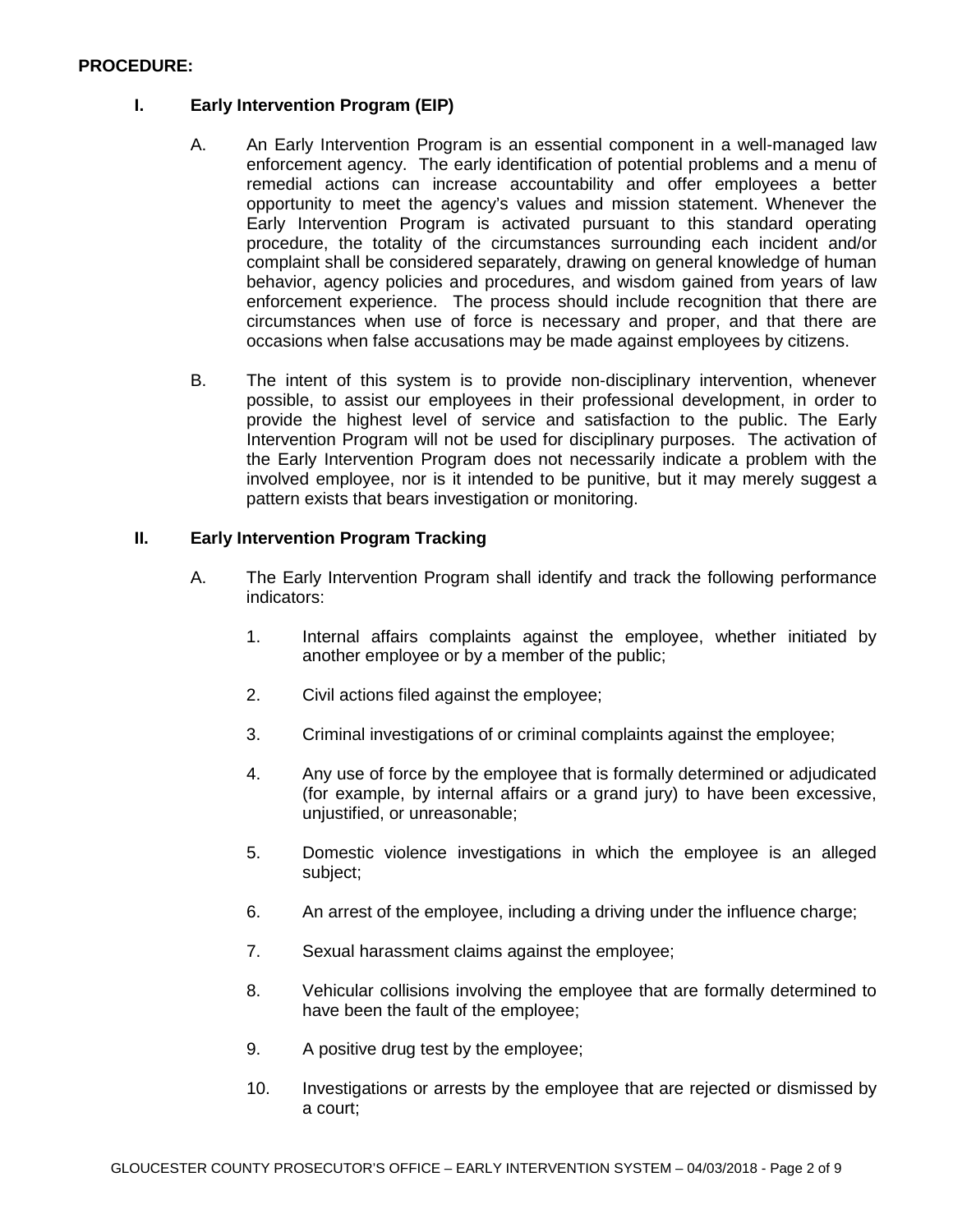- 11. Cases in which evidence obtained by an employee is suppressed by a court;
- 12. Insubordination by the employee;
- 13. Neglect of duty by the employee;
- 14. Unexcused absences by the employee; and
- 15. Any other indicators, as determined by the County Prosecutor or his/her designee.
- B. Citizen or supervisory complaints that are determined to be "proper conduct" or "unfounded" shall be not counted as indicators.
- C. Three separate instances of performance indicators as listed above in Section II.A within any twelve (12) month period will trigger the Early Intervention Program review process. If one incident triggers multiple performance indicators, that incident shall not be double- or triple-counted, but instead shall count as only one performance indicator.

### **III. Supervisory Responsibility**

- A. Supervisors are crucial to a successful Early Intervention Program. They work with the individual employees on a day-to-day basis and may be the first to observe and document possible problems with job performance or job or personal-related stress.
	- 1. Such problems may be exhibited through excessive use of sick time, tardiness, use of unnecessary force, poor safety techniques, over aggressiveness, improper demeanor towards citizens, or equipment abuse. Although no particular set of criteria can determine job stress and/or performance problems, it is important that certain criteria be routinely reviewed as indicators of behavior patterns.
	- 2. Supervisors are required to report and refer incidents and events that meet the above criteria, along with any other problematic behavior observed, to their Section Supervisor and the Internal Affairs Unit Supervisor for documentation in the Early Intervention Program.

### **IV. Internal Affairs Unit Responsibilities**

- A. The Internal Affairs Unit Supervisor will coordinate the Early Intervention Program. The reports will be generated on a quarterly and annual basis. The Internal Affairs Unit Supervisor will have the responsibility to ensure that each affected unit supervisor has access to each Early Intervention Program candidate Early Intervention Program file.
- B. The Internal Affairs Unit Supervisor will identify employees who have displayed the requisite number of performance indicators necessary to trigger the Early Intervention Program review process as set forth above in Section II.A and match those names with the below listed documentation so assigned supervisory personnel can initiate remedial action to address the employee's behavior:
	- 1. Supervisory referrals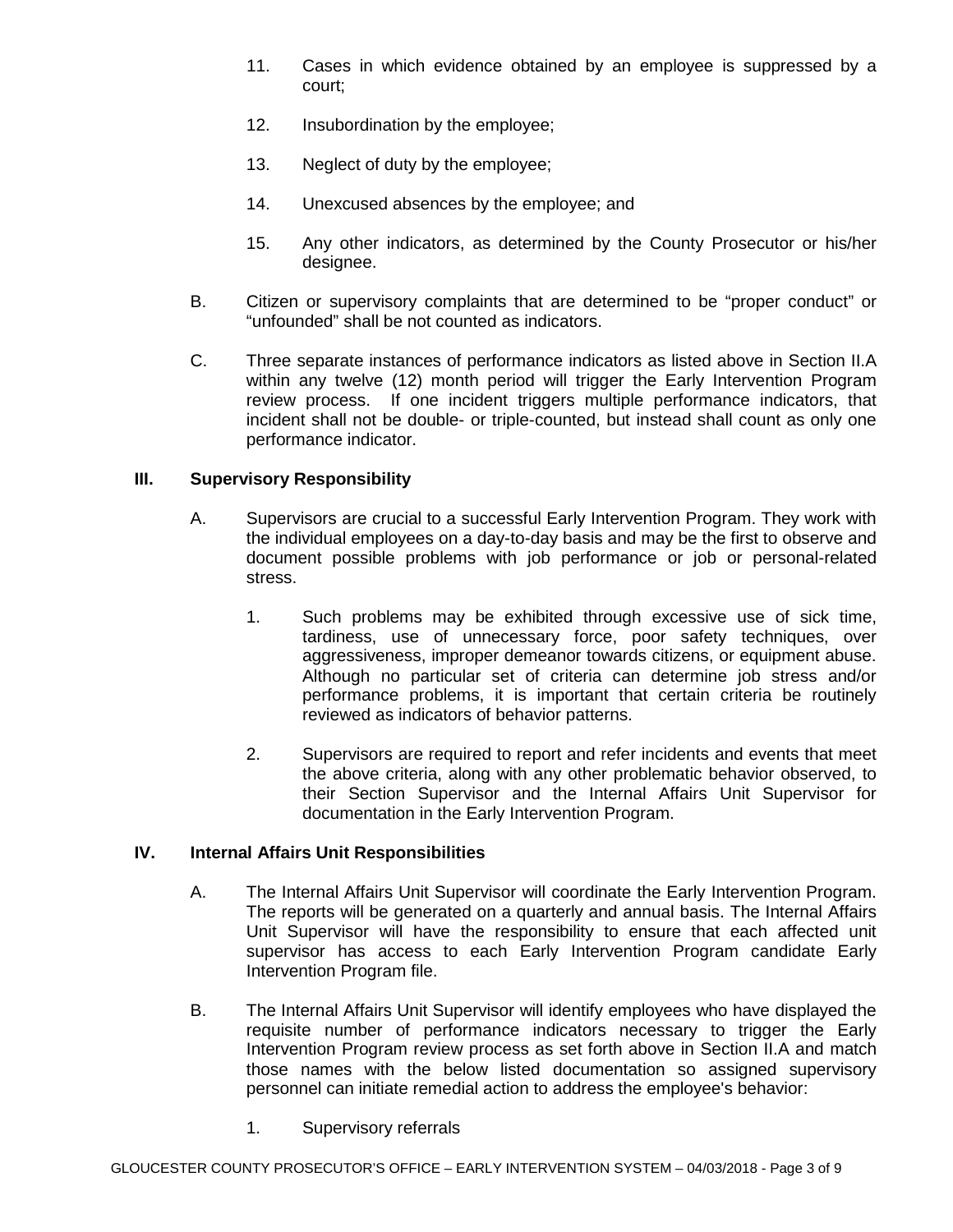- 2. Use of force reports
- 3. Firearm discharge reports
- 4. Internal Affairs investigations
- 5. Motor vehicle crash investigative reports
- 6. Motor vehicle pursuit forms
- 7. Previous engagement with the Early Intervention Program including month and year.
- C. The Internal Affairs Unit Supervisor will notify each affected Section Supervisor of the employees who meet the criteria for the Early Intervention Program. The Internal Affairs Unit Supervisor will then submit to each Section Supervisor all related reports for the Early Intervention Program on those employees.
- D. The Internal Affairs Unit Supervisor will maintain an Early Intervention Program file on every employee designated for Early Intervention. This file will be the repository for documented incidents that meet the criteria for Early Intervention Program considerations.
	- 1. The file will include completed Intervention Reports along with any applicable reports pertinent to the incidents (e.g. Use of force, pursuit, special reports).
	- 2. The Early Intervention Program files will be maintained by the Internal Affairs Unit and retained for four years.
	- 3. The files will be secured in a separate and secure filing cabinet maintained by the Internal Affairs Unit.
	- 4. Early Intervention Program files are considered confidential. Access to an Early Intervention Program file is on a need-to-know basis granted only upon approval by the County Prosecutor or his/her designee.

Note: All Internal Affairs investigations will be kept in a separate and secure filing cabinet as outlined in the Internal Affairs Policy (SOP 2:15).

E. The Internal Affairs Unit Supervisor will review all Early Intervention Program files to determine if a training need exists within a specific area of the agency. Additionally, the Internal Affairs Unit Supervisor shall review all Early Intervention Program recommendations to ensure that all recommendations for training are available, appropriate and consistent.

### **V. Supervisory or Command Intervention to Correct Behavior**

- A. Step One Section Supervisor's Review of Employee's Early Intervention Program File
	- 1. Each Section Supervisor will refer to the Early Intervention Program file and make a timely and accurate summary of the actions of the particular employee, which has raised concerns and document recommendations for intervention, if necessary.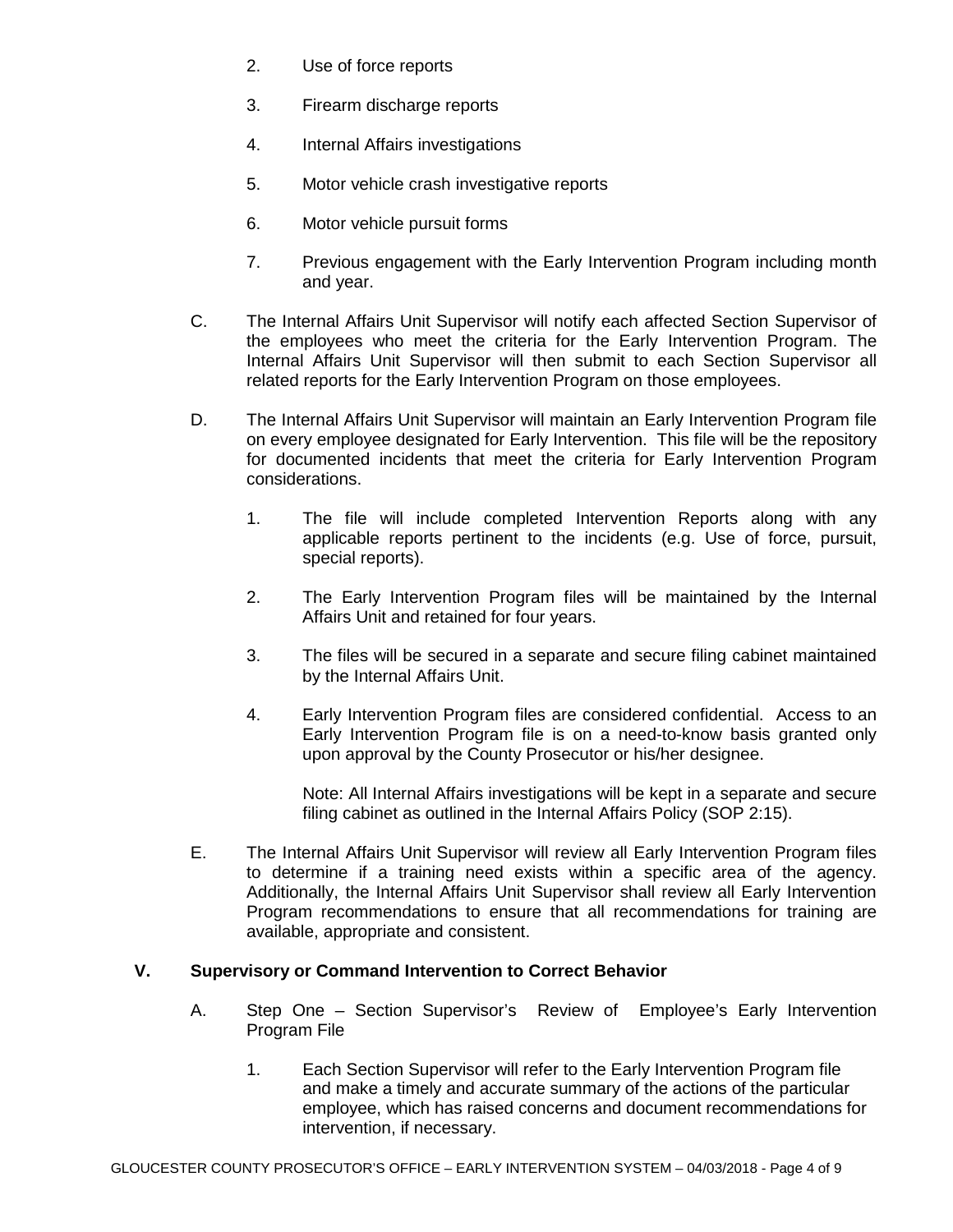- 2. Facts and documentation on each use of force incident, firearm discharge, citizen complaint, pursuit, on-duty accident, and supervisory referral should be reviewed, including:
	- a. Police incident reports;
	- b. Criminal complaints;
	- c. Witness statements;
	- d. Discussions with other officers involved in the incident;
	- e. Determine what, if anything, could have been done differently to prevent the complaint;
	- f. Decide if there are any similarities between incidents;
	- g. Find out if other possible indicators of stress are present such as an unusual amount of sick leave, tardiness, marital problems, etc.;
	- h. Determine if a trend or pattern of behavior is indicated;
	- i. The process of analysis should include recognition that there are circumstances when use of force is necessary and proper and that false accusations are sometimes made against officers.
- 2. The analysis of the facts should include consideration of the totality of the circumstances surrounding each incident and/or complaint, drawing on knowledge of human behavior, office policies, rules, regulations, and wisdom gained from years of law enforcement experience. Unit assignment/function should also be taken into consideration.
- B. Step Two Section Supervisor's Intervention and Counseling
	- 1. Section Supervisors and Front Line Supervisors are the "early" in the early intervention. It is necessary that there be communication between the employee and his Supervisors in order to address potentially problematic behavior early and/or recognize outstanding performance. While the Section Supervisor is responsible for administering and reviewing the employee's candidacy for the Early Warning, System, he/she shall consult and communicate with the Front-Line Supervisor and those in direct contact with the employee to identify any patterns of behavior and/or misconduct.
	- 2. When informed of an employee meeting Early Intervention Program criteria, the Section Supervisor shall review the documentation provided by the Internal Affairs Unit Supervisor. If the review of the documentation and related reports reveals the need for an intervention, the Section Supervisor shall then formally notify the subject officer in writing and schedule a counseling meeting with the employee as soon as possible. Section Supervisors should be prepared to make recommendations to the employee and include referral information when appropriate. The Section Supervisor should schedule the counseling meeting with the employee and review the documentation provided with the employee and discuss any problem areas or performance issues. The Internal Affairs Unit Supervisor will be available for consultation with the Section Supervisor as needed.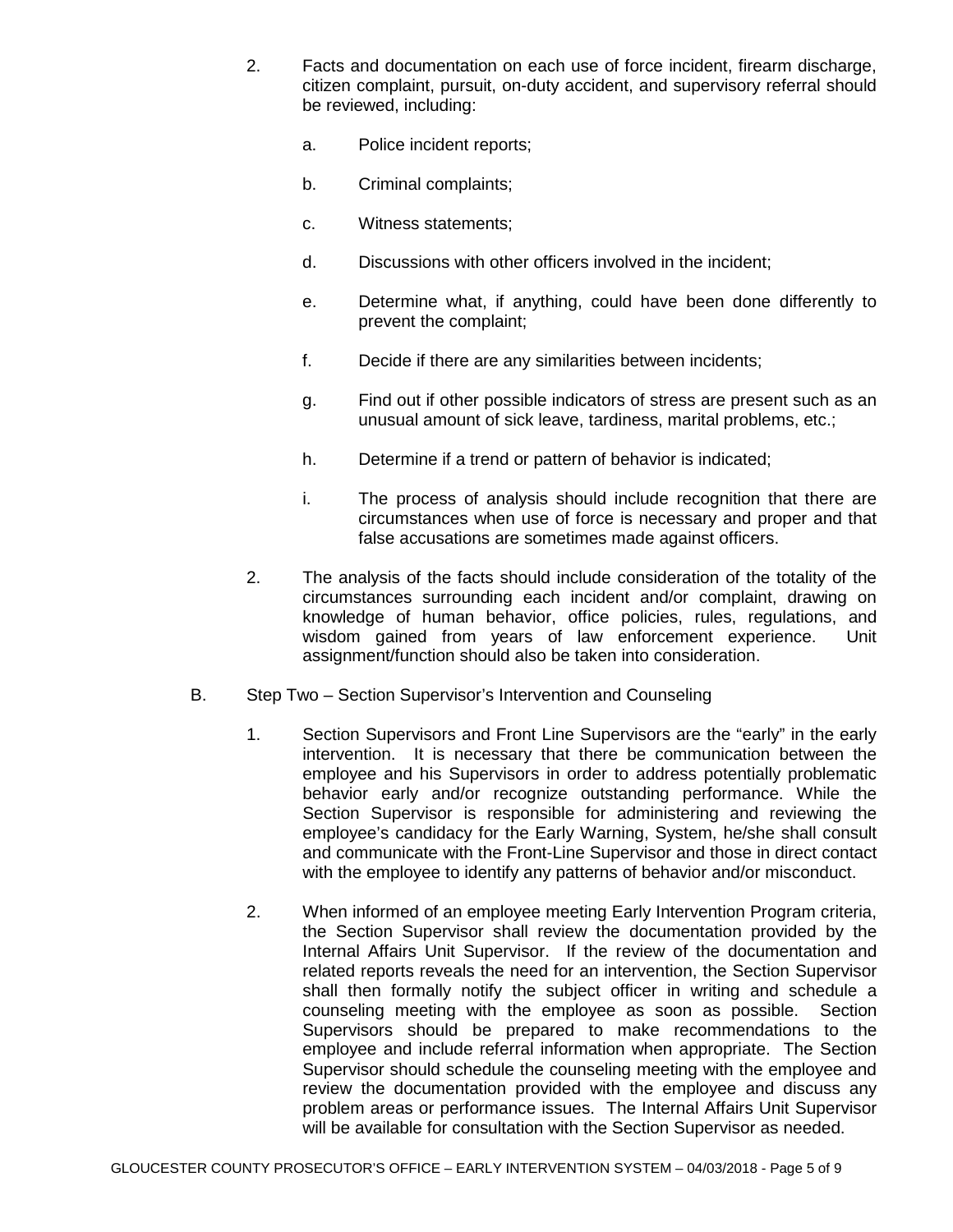- 3. If a review of the documentation and related reports by the Section Supervisor yields no issues or concerns requiring an intervention, a counseling meeting with the employee is not necessary. The Section Supervisor will detail the findings in an Intervention Report.
- 4. At the conclusion of the counseling meeting, the Section Supervisor shall prepare a summary of the outcome. This note will be used to prepare the Intervention Report.
	- a. When dealing with employees who are selected for early intervention as a result of open, formal internal investigations, Section Supervisors must balance the issues of Garrity and intervention when discussing early intervention issues with the employee. Section Supervisors are directed not to discuss the specifics of any open Internal Affairs investigations. Instead, the well-being of the employee should be discussed, including any general observations or indicators.
	- b. The Section Supervisor should inform the employee that the details of the Internal Affairs case(s) will not be discussed and that the nature of the informal meeting is to offer any advice or information about intervention issues.
- 5. Behavior Factors

When conducting a performance review or a counseling session, the following behavior factors should be among the items to be considered:

- a. Is there a behavior pattern that may be causing these Early Intervention Program indicator entries, whether or not the Early Intervention Program indicator entries have been investigated or sustained?
- b. How does the employees Early Intervention Program indicator history compare with other employees in similar assignments?
- c. Can Early Intervention Program indicator entries be reduced by simply informing the employee of office policies and procedures?
- d. Can better interpersonal skills be developed?
- e. Can training correct the problem?
- f. Are the details of the Early Intervention Program indicator entries and allegations so different as to suggest that there is no improper behavior pattern?
- g. Is there any other relevant information about the employee or circumstances that contribute to the number of Early Intervention Program indicator entries?
- h. Is there a common thread of conduct in separate Early Intervention Program indicator entries that may be contributing to the frequency of Early Intervention Program indicator entries?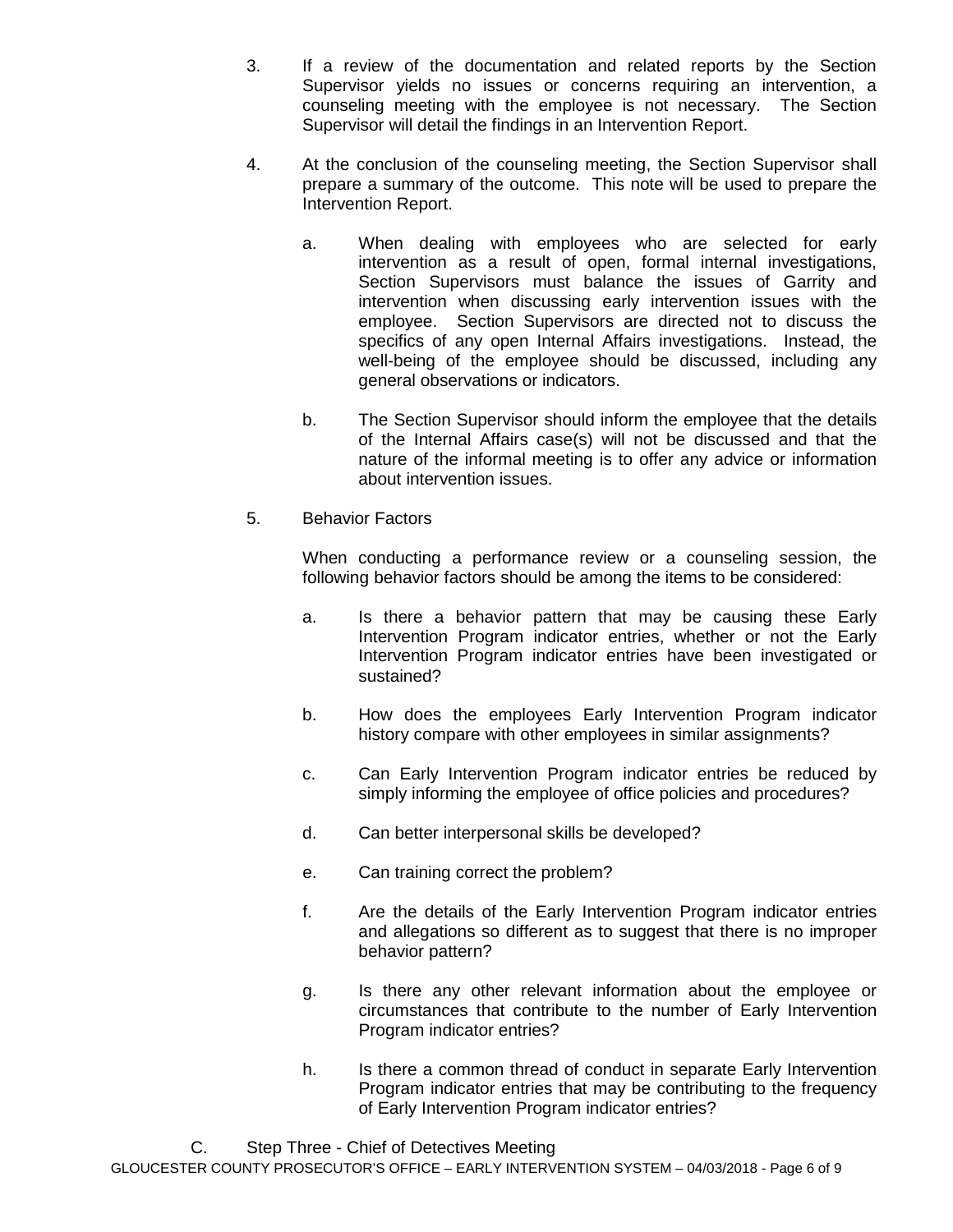Following the Section Supervisor's meeting with the employee, the Section Supervisor will schedule a meeting with the Chief of Detectives to discuss the outcome of the counseling, the findings concerning each incident, and any recommendations for additional intervention.

- D. Step Four Section Supervisor's Intervention Report
	- 1. The Section Supervisor will complete a Performance Improvement Plan (PIP), detailing his/her findings concerning the employee's early intervention file, the employee's response, and his/her recommendations. Recommendations may include the following:
		- a. Assessment that no problem or pattern of behavior exists (explained in detail).
		- b. Dispositions may include a need for remediation or training: The employee may need refresher training in human relations skills, defensive tactics, cultural diversity, driving skills, certain office policies and procedures, etc.
		- c. Referral to the Employee Assistance Program, Cop-2-Cop, or other available assistance program: The employee may need personal or family counseling, financial and money management counseling, drug or alcohol counseling/treatment.
		- d. Attend stress awareness course: When appropriate, consideration should be given to physical fitness testing, weight management counseling, and enrollment in a physical exercise program.
		- e. Restriction on secondary employment and/or agency authorized overtime assignments.
		- f. Intensive supervision.
		- g. Fitness for Duty evaluation, if authorized by the County Prosecutor.
		- h. Any other appropriate remedial or corrective action.
	- 2. The report with the recommendations will be completed by the employee's Section Supervisor within thirty (30) days and forwarded to the Chief of Detectives for review and final approval. The Chief of Detectives may amend the recommendations by attaching an addendum.
		- a. If members of an employee's chain of command vary in their recommendations, the Chief of Detectives will take into consideration the varying views and may conduct a Recommendations Meeting. The Chief of Detectives will determine the final recommendations and course of action.
		- b. The original reports will be maintained by the Internal Affairs Unit as outlined in section IV.D of this written directive.
	- 3. The Written Performance Improvement Plan shall be agreed upon by the reviewing Section Supervisor and the Chief of Detectives, and will be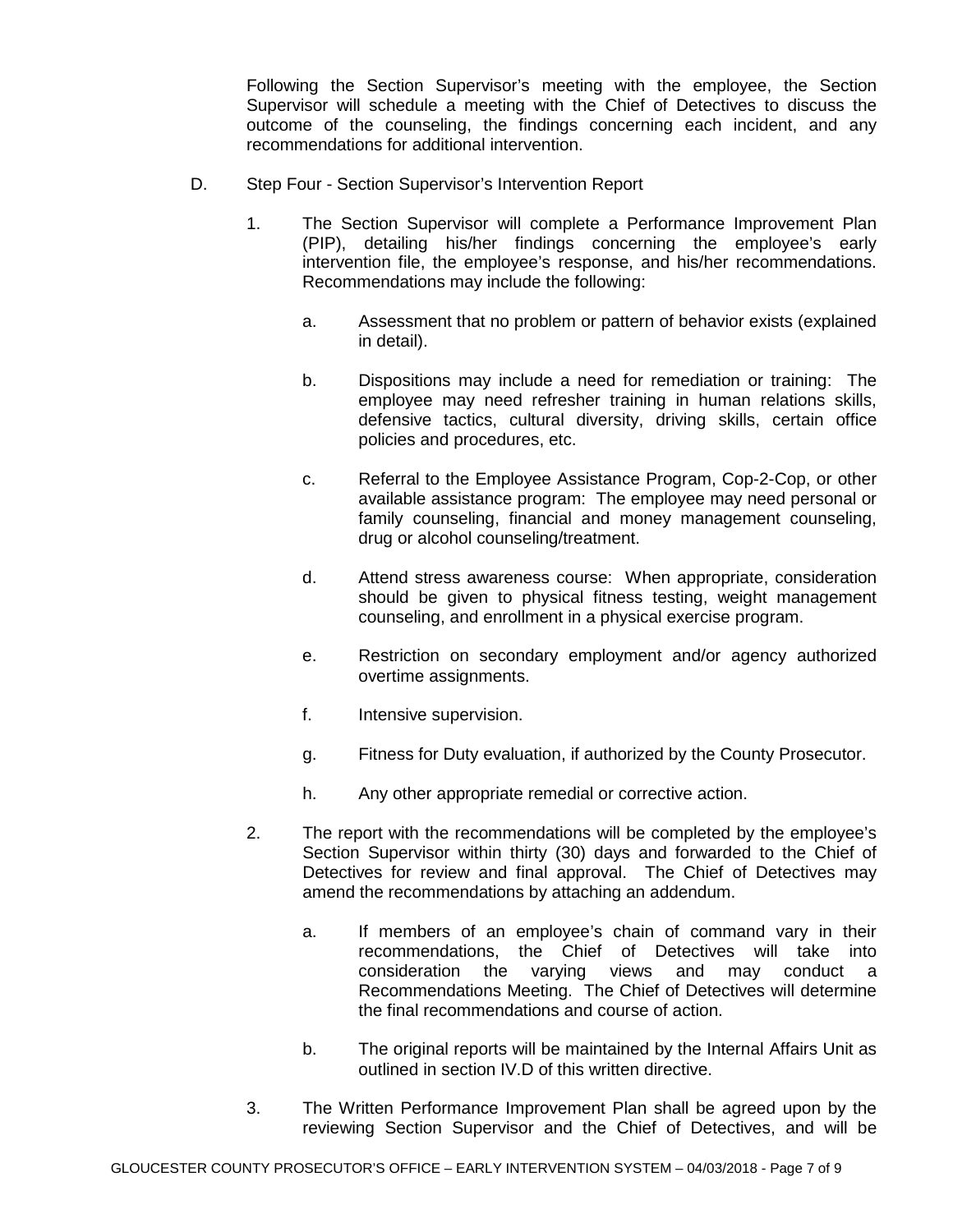designed to reduce or eliminate identified behaviors that contribute to Early Intervention Program indicator entries.

- a. The Performance Improvement Plan must describe the behaviors to be addressed, actions designed to change those behaviors, measures to enable both the employee and Section Supervisor to gauge progress, and a timeline for reaching the objective of changing, moderating or eliminating the behavior(s).
- b. The Performance Improvement Plan timeline shall monitor and evaluate the employee for a period of at least three (3) months, or until the Section Supervisor concludes that the employee's behavior has been remediated, whichever is longer.
- c. The plan shall be placed in the employee's Early Intervention Program file.
- 4. Implementation of Recommendations
	- a. The County Prosecutor will make a determination as to whether the referral for training/counseling will be mandatory or suggested.
	- b. Mandatory attendance shall be considered on-duty time and the employee's schedule will be adjusted accordingly.
	- c. Training and counseling as a result of this program are not considered punitive or to be disciplinary action.
	- d. Any statement made by the employee in connection with the Early Intervention Program review process may not be used against the employee in any disciplinary or other proceeding.
- E. Step Five Follow-up
	- 1. Once the Performance Improvement Plan has expired, the Internal Affairs Unit Supervisor will initiate follow-up notices requesting the Section Supervisor to write a memorandum to the Chief of Detectives describing the outcome of the plan, whether the intervention was effective, and recommending further action, if warranted.
	- 2. Early intervention cases where the Section Supervisor found that no problem or pattern of behavior could be discerned will not require follow-up.

## **VI. Notification to Subsequent Law Enforcement Employer**

- A. If any employee who is or has been subject to the Early Intervention Program review process applies to or accepts employment at a different law enforcement agency, the County Prosecutor or his/her designee will notify the subsequent employing law enforcement agency of the employee's Early Intervention Program review process history and outcomes.
- B. Upon written request, this agency shall share the employee's Early Intervention Program review process files with the subsequent employing agency.

# **VII. Notification to County Prosecutor**

GLOUCESTER COUNTY PROSECUTOR'S OFFICE – EARLY INTERVENTION SYSTEM – 04/03/2018 - Page 8 of 9